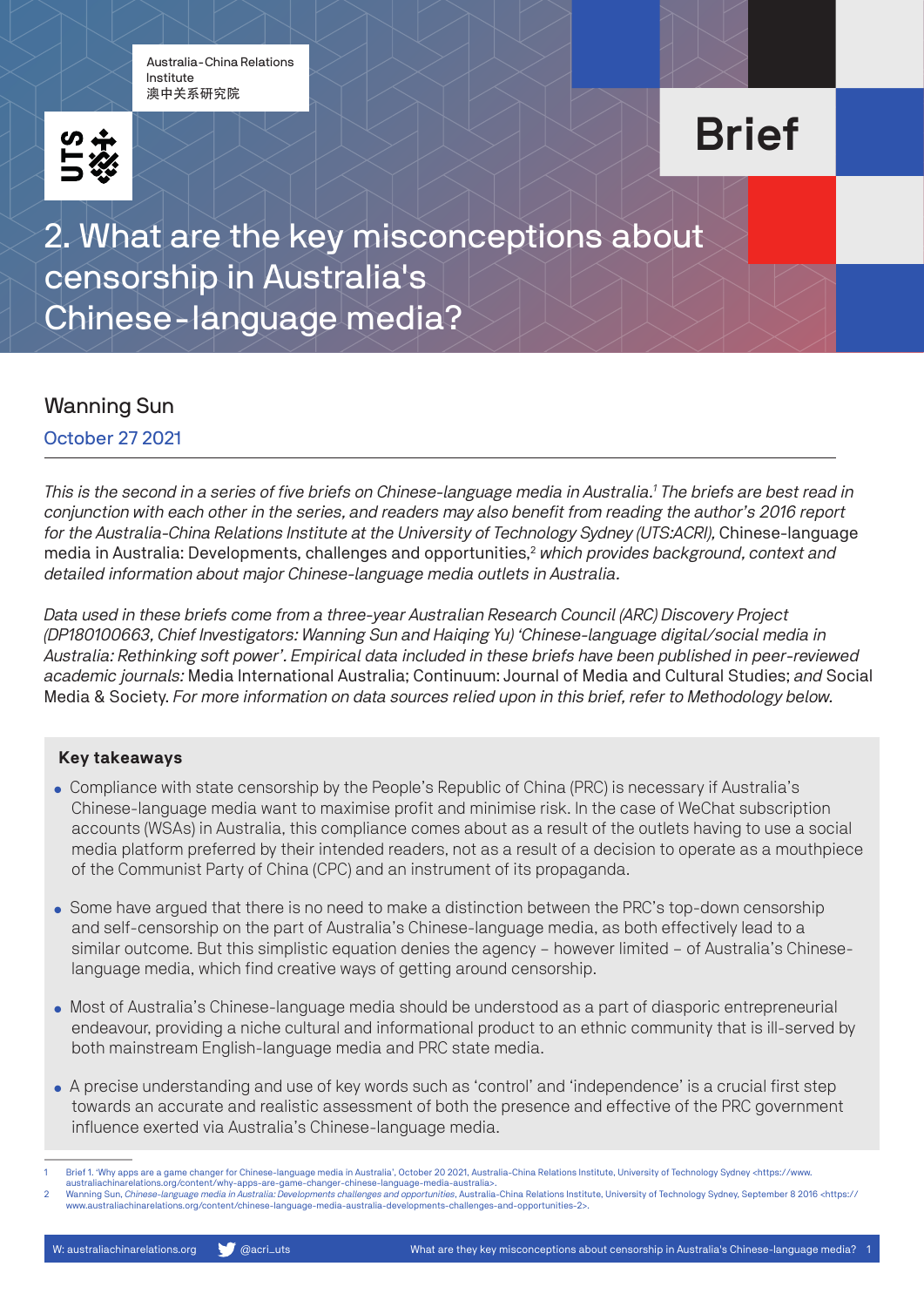#### **Introduction**

Chinese-language media in Australia include both long-established legacy media and more recently developed digital/social media. In recent years, this sector has come under increasing scrutiny, as it is believed to be influenced by the government of the People's Republic of China (PRC). In September 2016, the Australia-China Relations Institute at the University of Technology Sydney published *Chinese-language media in Australia: Developments, challenges and opportunities*, the first report on Australia's Chinese-language media, including print, electronic and digital media. Since that report, Australia's Chinese-language media landscape has become even more complex, dynamic, and fluid. Digital technologies continue to transform the ways in which Chinese-language media content is produced, accessed, and consumed. Despite these rapid developments, public knowledge about how this new digital industry operates is still at best fragmented. The lack of this up-to-date and intimate knowledge may have accounted for some out-of-date, simplistic or even misleading statements often made in the PRC influence debate.

#### **Censorship and regulatory framework**

Research shows that WeChat censorship works on two levels, that is, through state policies and platform regulations, via a combination of tactics.<sup>3</sup> This includes keyword identification; algorithmic recognition of politically sensitive images; close scrutiny of flagged individuals and organisations on the PRC government's watch list and those with more than 3,000 'friends' on WeChat. The censorship mechanism also includes heightened surveillance of 'high-risk' locations during politically sensitive times, or of politically sensitive issues. In addition to these centralised censorship mechanisms, WeChat also allows users to report any 'illegal' or 'forbidden' information they encounter through the 'Report' function embedded in the three key WeChat spaces: Chat, WeChat Moments, and WeChat official accounts. All articles and posts on WeChat are filtered by both automated processes and human censors.

The rules are often ambiguous and the boundaries of the permissible unclear; penalties can be imposed without warning or explanation, with the appeal mechanism perfunctory for WSAs and non-existent for individual accounts. The temporary blocking of chat groups comes in two forms: complete blocking of interactions of all users for a certain period of time; and blocking only domestic users in the PRC from posting or seeing anything in the group, but allowing overseas users to continue chatting freely.

WSAs are part of the censorship regime and network that combines the high-tech (machine-learning technologies) with the low-tech (user reports), both pre-publication and post-publication. Of all the popular features within WeChat, WSAs face the tightest content restrictions precisely because of their quick and easy reach to mass audiences when users/subscribers share posts with friends, in chat groups, on 'Moments,' on other apps and across the Internet generally.

The PRC authorities stipulate that only those media entities with news permits – outlets established in the PRC, with their editors-in-chief and core management all PRC citizens, and authorised by the state and its delegates – are allowed to engage in original news reportage. Private companies, foreign entities and Sino– foreign joint ventures are excluded from applying for a news permit.<sup>4</sup>

This means that most WSAs are not allowed to report original news (except those owned by officially registered news media recognised by the Chinese authorities), including Australia-focused WSAs. However, they can cite or re-post news items from official or authorised sources or platforms, while remaining subject to censorship by WeChat administrators, who can delete articles deemed to violate the regulations or even close down WSAs in serious cases.

<sup>3</sup> See, e.g., Jeffrey Knockel and Ruohong Xiong, '(Can't) picture this 2: An analysis of WeChat's realtime image filtering in chats', *Citizen Lab*, July 15 2019 <https://citizenlab.ca/2019/07/cant-picturethis-2-an-analysis-of-wechats-realtime-image-filtering-in-chats/>; and Jason Q. Ng, 'Politics, rumors, and ambiguity: Tracking censorship on WeChat's public accounts platform', *Citizen Lab*, July 20 2015 <https://citizenlab.ca/2015/07/tracking-censorship-on-wechat-public-accounts-platform/>. For the most up-to-date and detailed rules and regulations of WeChat use for individual users, see Tencent's 'Standards of Weixin account usage' <https://weixin.qq.com/cgi-bin/readtemplate?&t=page/agreement/personal\_account&lang=en\_US>.

See Cyberspace Administration of China, 'Stipulations on the management of internet news service permits', May 22 2017 <http://www.cac.gov.cn/2017-05/22/c\_1121015789.htm>; Cyberspace Administration sfor the administration personal account usage specifications' <https://kf.qq.com/faq/120813euEJVf160303a2ueAV.html>.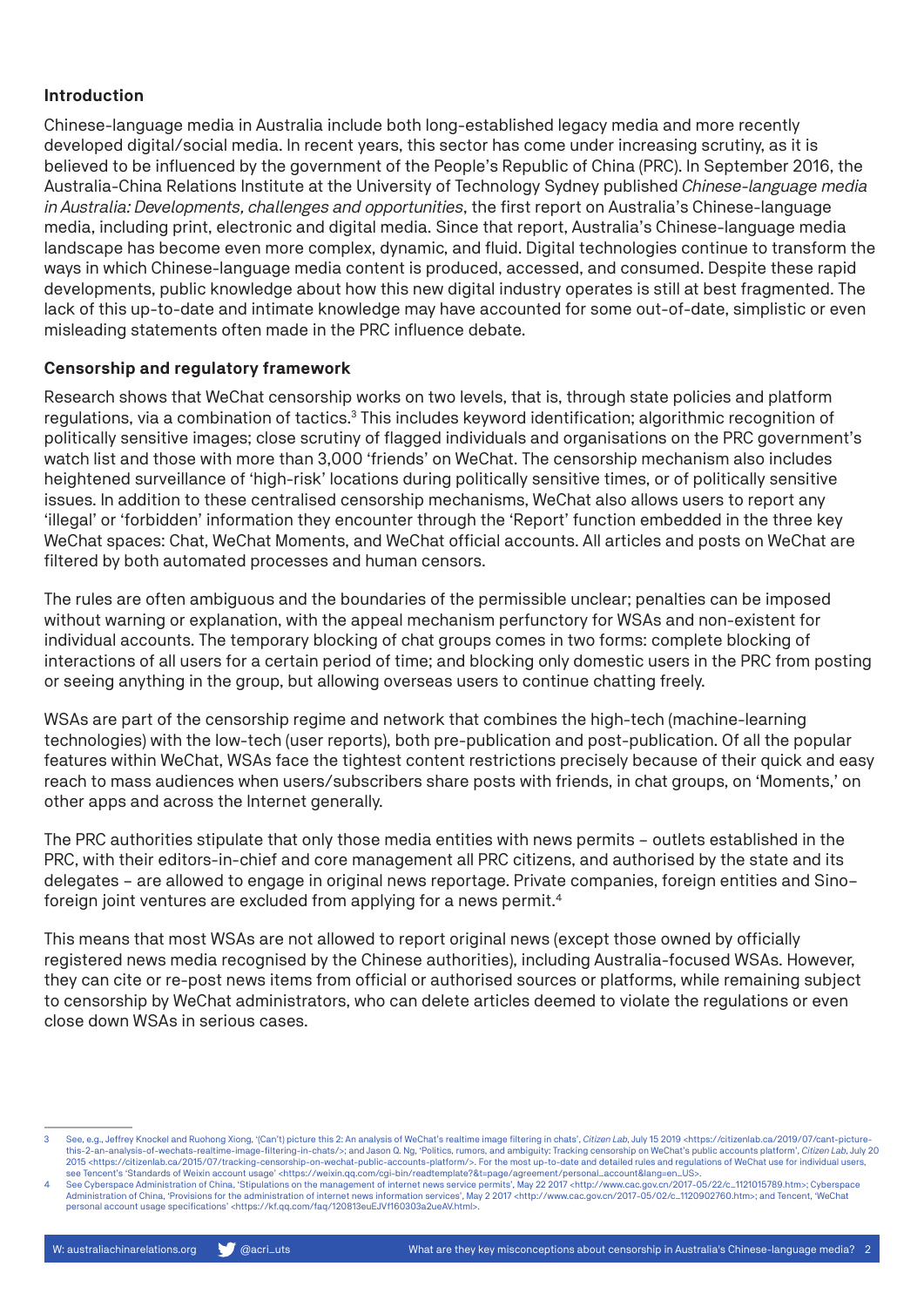#### **Media entrepreneurs living with censorship**

In order to construct an overview of a range of organisational factors of Australia's WSAs, the author gathered data over a one-week period (July 19-26 2019) from the top 50 WSAs<sup>5</sup> to get a clear sense of their subscription numbers, place of registration, ownership of accounts and business models.

Analysis of the data showed that 27 of the top 50 WSAs also had websites that shared content on WSAs. The remaining 23 WSAs were WeChat-only self-media – that is, accounts set up by individuals and private companies as their sole digital platform and business operation through content production. Their market size, as measured by the number of subscribers and average views per article, was often on par with, and may even eventually surpass, some of the more established Chinese-language media platforms.

Among the WSAs analysed, 31 were registered under the names of private PRC companies, 14 were PRC ID holders, two were PRC state-owned companies, two were registered to the mainland Chinese offices of Australian public agencies (Tourism Australia, ranked 23rd; the University of New South Wales, ranked 28th), and one (Study Melbourne, ranked 43rd) had no registration information available. Eight of the top 10 WSAs were registered through a PRC-registered company, while two were registered through PRC citizens.

These figures suggest that Australia-focused entities take a pragmatic approach to operating their WSAs as business entities. It is easy, fast and free for someone based outside the PRC to register a WSA under the auspices of a PRC-based owner. Its biggest advantage is that account holders have a greater daily allowance of posts than owners of foreign-based accounts. This was confirmed by some WSA owners though interviews with the author. So, on paper, these Australia-focused WSAs appear to be connected with PRC companies and individuals, but this is mostly in order to get around the rules and regulations related to registration and content delivery restrictions for foreign entities, and to maximise capacity for content delivery to a wide range of WeChat users. This connection does not necessarily mean that the content is controlled by someone or some entity in the PRC.

Apart from the revenue they generate as traffic masters, the main source of income for Australia-focused WSAs is advertising. In order to make a profit, 31 of the top 50 WSAs investigated relied on advertisements of either Australia-based products and services or PRC-based products and services for the Australian market (Figure 1). Eleven are partially funded by advertising, while eight have no direct advertising in the sample, including three held by Australian government and public agencies, one immigration agency and four individuals and private companies run by Chinese-Australians.



#### Figure 1. Number of Top-50 Australia-Focused WSAs that rely on advertising

Source: Author's 2019 survey

5 The list of top 50 WSAs relies on the ranking list from AoWeiBang <https://rank.aoweibang.com/>, which specialises in data collection about Australian-based WSAs (2019).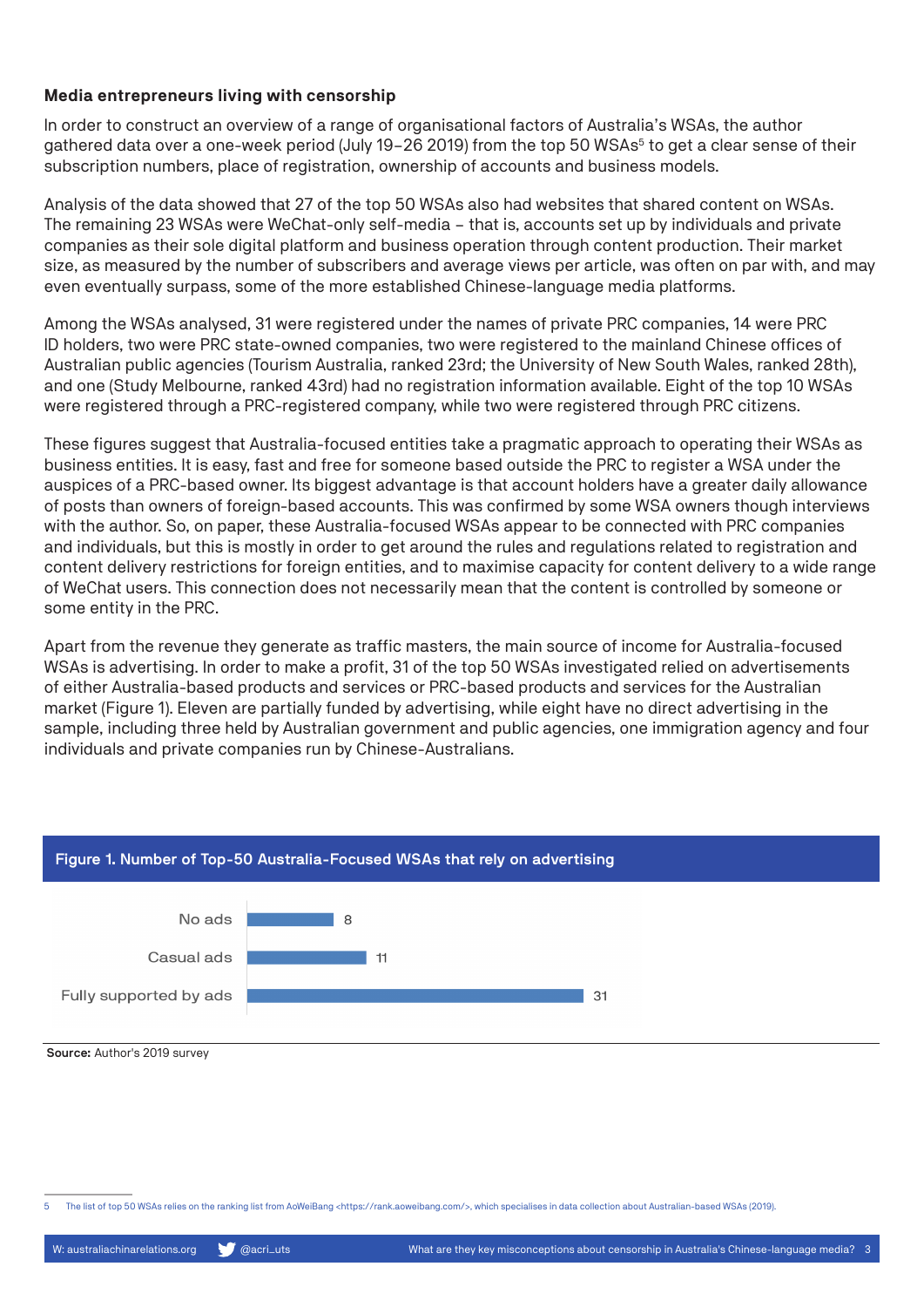Australia-based WSAs receive no funding from either the PRC or the Australian governments. Furthermore, given their intended reader base in Australia is much smaller compared with Australia's English-language media, their advertising revenue is also much smaller. Against these odds, growing their subscriber base – and thereby securing advertising revenue – is core to their business model. As such, these companies need to carefully negotiate the increasingly competitive environment of Australia's commercial media sector, all the while carefully navigating their way through WeChat's content regulations.

#### **Giving readers what they want**

Two insights emerged from the author's interviews with editors and managers of Chinese-language media outlets in Australia. On the one hand, there is no incentive for them to toe the PRC government's propaganda line as it does not make good business sense and would definitely alienate readers. On the other hand, these media outlets are acutely aware of the fact that, as political scientist Minxin Pei puts it, 'many Chinese are deeply conflicted: they may not like the Communist Party of China (CPC), but they are proud of their country and resent outside criticisms.'6 They also know that in most cases their readership is comprised of new migrants from the PRC who are more interested in information relevant to their lives in Australia than critical reports about where they came from.

An editor of a popular news website lamented, 'We're attacked by both sides. Patriotic readers attack us if we publish anything that sounds like a criticism of China. Readers on the other side also attack us for not criticising China. You can't win.'7

An interview with an editor of another popular WSA based in a different city said that their biggest challenge was to 'maintain a politically neutral stance in the volatile battlefield of public opinion in Australia,' particularly on controversial and politically sensitive topics related to PRC influence in Australia. 'We choose to remain silent on such topics, because it is too risky to say anything without being labelled as Beijing's propaganda tools. We have to focus on survival first.'

The author conducted a content analysis of *Sydney Today,* Australia's most popular Chinese-language digital outlet, over the period July 1-31 2019 in order to identify the main issues covered by its content. The analysis found that the dominant topic among the 103 news and current affairs articles published about Australia was the Chinese-Australian community: 34 percent of items dealt with this. Ranked slightly lower than this was crime, at 32 percent, while issues related to immigration and international students from the PRC constituted almost 12 percent (Figure 2). A few observations can be made from these data. According to one of *Sydney Today's* editors, the outlet gives priority to the ongoing cultural needs of the Mandarin-speaking community which are not satisfied by English-language media outlets. As questions of personal and property safety are ongoing concerns for many in this community, it is not surprising that the number of stories about crime is disproportionately high.

Most Chinese-language media outlets in Australia cannot afford to adopt the standard news-making practices known to the mainstream media in Australia. The usual 'hard news' topics that make up the staple diet of serious English-speaking news consumers –politics, economics, trade, and foreign affairs, including policy towards the PRC – represent a miniscule percentage. News values that guide selection in much of the English-language press - e.g., national relevance, timeliness, proximity<sup>8</sup> - do not necessarily apply. Cultural affinity matters more than journalistic balance and, as such, newsworthiness hinges on cultural resonance more than objectivity of the content.

<sup>6</sup> Project Syndicate,'Minxin Pei says more', interview, August 26 2019 <https://www.project-syndicate.org/say-more/ps-say-more-minxin-pei>.

These interviews took place over the period of 2019-2021. The majority of these interviews were conducted on the condition of anonymity, hence names and other identifying details have not been included.

<sup>8</sup> Fiona Martin and Timothy Dwyer, *Sharing News Online: Commentary Cultures and Social Media Ne*ws Ecologies (Palgrave Macmillan, 2019).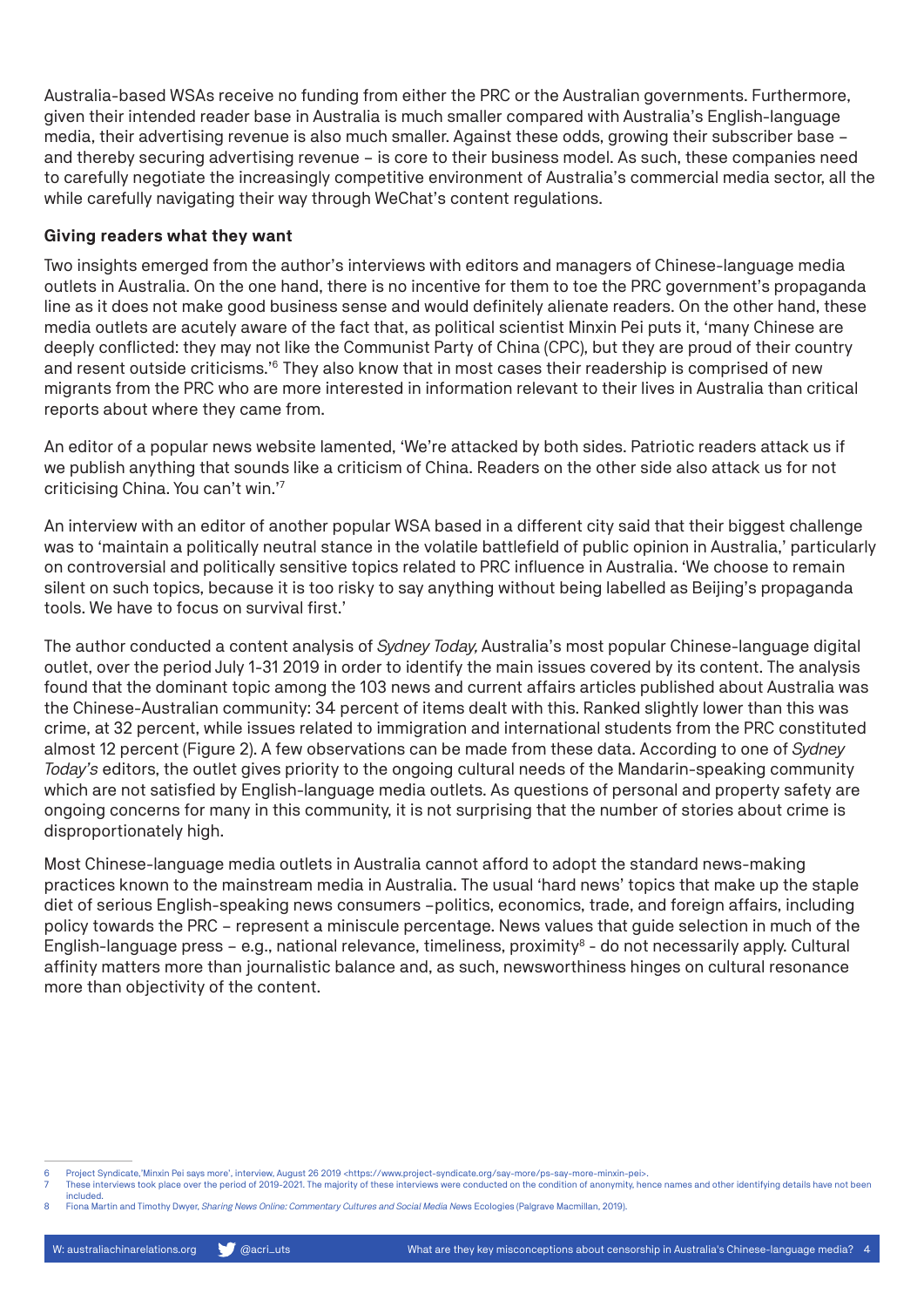#### **Figure 2. Number of news and current affairs articles about Australia on various topics published by** *Sydney Today* **via WeChat, July 1-31 2019 (total = 103)**



Source: Author's 2019 study

#### **Conclusion**

In short, two factors account for the absence of content that is critical of the PRC, in particular, the Chinese government, in most Chinese-language media outlets in Australia. The first is top-down censorship from the PRC; there is little point in producing critical content knowing for certain that this content would simply be deleted or accounts shut down. The second factor is the economic imperative to grow a local, Mandarinspeaking, WeChat-using readership. As content providers, Australia's Chinese-language media outlets have to live out the tension between 'local' operation and 'foreign' regulation, and between 'content' and 'platform'.

In order to fully understand how Chinese-language media outlets in Australia operate, it is crucial to know the distinction between WeChat as a platform and the content that it carries – between WeChat as subject to censorship by PRC authorities and WeChat as an instrument of propaganda on behalf of the CPC; and between WSAs as commercial units and WSAs as media or content distribution platforms.

Issues of control and propaganda need to be understood by taking into account an entire constellation of factors, including ownership, funding model, business modus operandi, audience's platform preference, as well as regulatory framework. In discussing Australia's Chinese-language media, Australia's mainstream media, politicians and commentators need to exercise care when making claims about 'control', 'censorship', or 'independent media'. In the same way that anti-CPC media are not necessarily 'independent',<sup>9</sup> those which refrain from publishing criticisms of the PRC are not necessarily controlled by the CPC.

<sup>9</sup> This is most clearly demonstrated in the three-part investigation. The power of Falun Gong', on ABC Radio National's Background Briefing, particularly part 3 on how it is connected with some Chinese-language media outlets in Australia <https://www.abc.net.au/radionational/programs/backgroundbriefing/the-power-falun-gong-3/12519278>, and in this article about the newspaper *The Epoch Times*, also published in Australia: Simone van Zuylen-Wood, 'Mega-land's favourite newspaper: How *The Epoch Times* became a pro-Trump propaganda machine in an age of plague and insurrection', The Atlantic, January 13 2021 <https://www.theatlantic.com/politics/archive/2021/01/inside-the-epoch-times-a-mysterious-pro-trump-newspaper/617645/>.